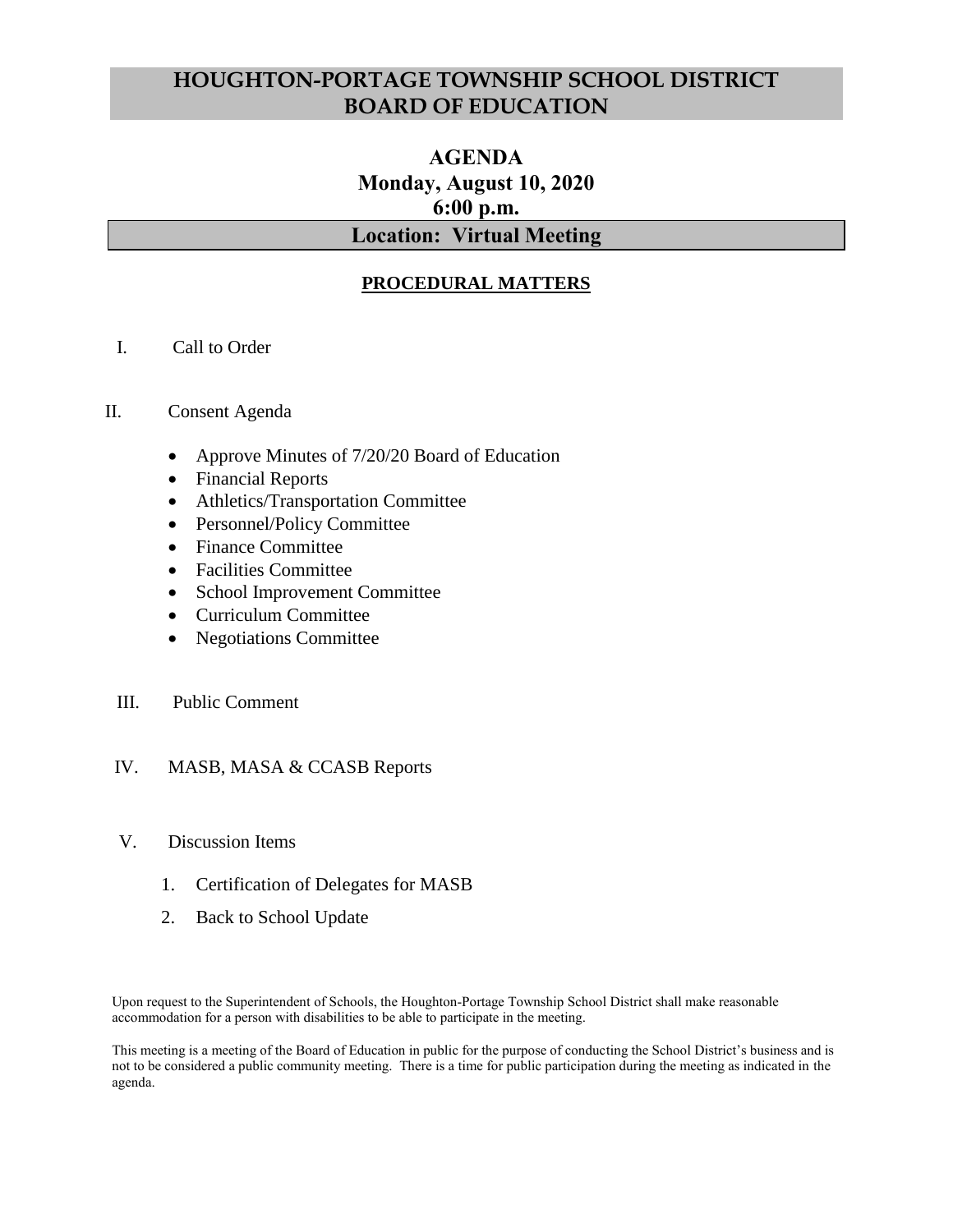**Page 2 Board Agenda – 8/10/20**

#### VI. Action Items

- 1. Resolution to Continue Using WillSub
- 2. Acceptance of 2020-21 Elementary, Middle School & High School Handbooks
- 3. Approval of Houghton High School Course Listing
- 4. Resolution Regarding Virtual Courses
- 5. Resolution to Accept HPTS COVID-19 Preparedness and Response Plan
- 6. NEOLA Second Reading
- VII. Adjournment

Upon request to the Superintendent of Schools, the Houghton-Portage Township School District shall make reasonable accommodation for a person with disabilities to be able to participate in the meeting.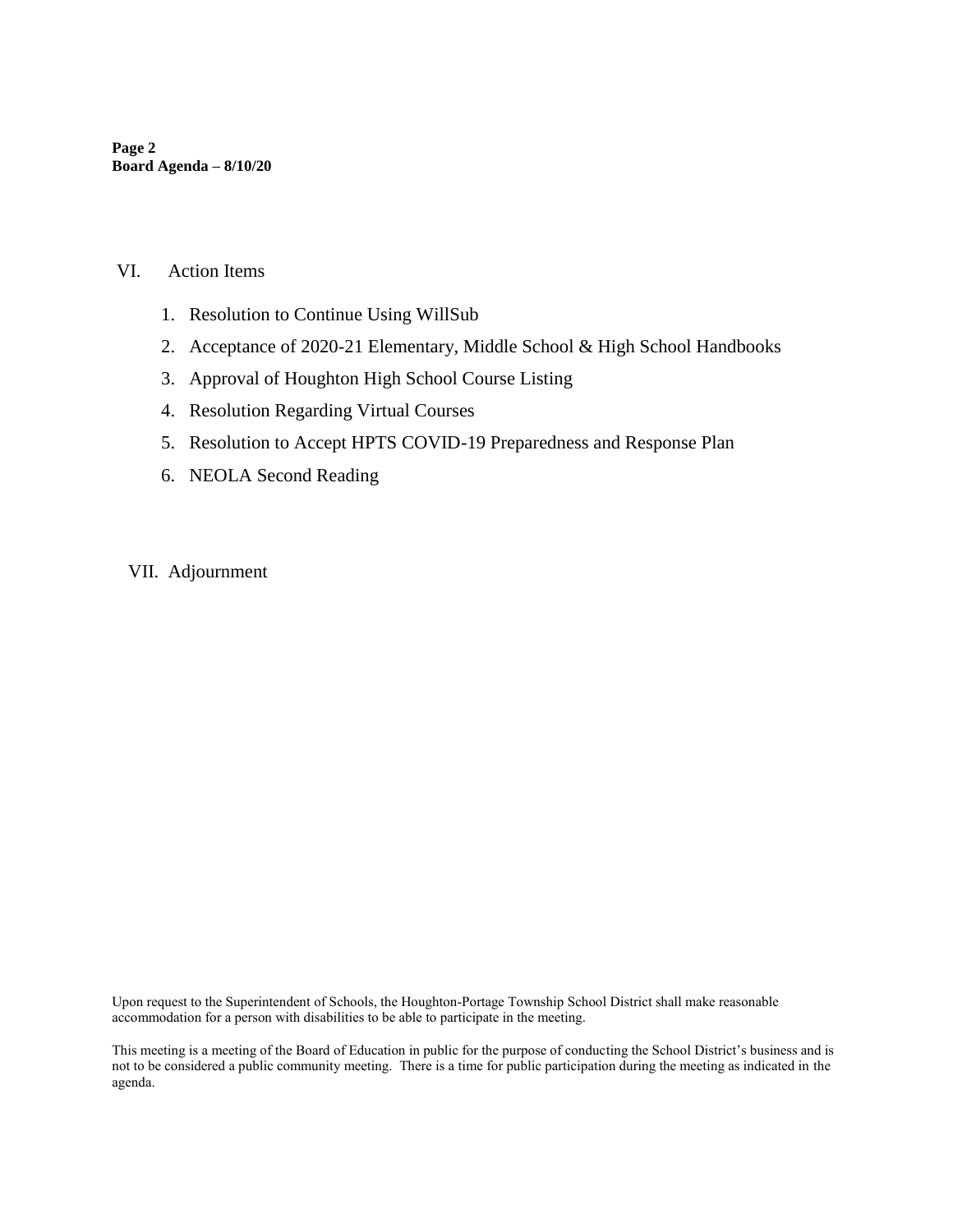## **DISCUSSION ITEMS**

### **1. Certification of Delegates for MASB**

At the time of the Board meeting, Brad Baltensperger will initiate a discussion regarding MASB delegate assembly representatives. Our Board needs to select one delegate and one alternate. This is done each year at this time.

### **2. Back to School Update**

At the time of the Board meeting, the superintendent and administrators will provide a back to school update.

# **ACTION ITEMS**

### **1. Resolution to Continue Use of WillSub**

At the time of the Board meeting, the superintendent will ask that the Board approve a resolution to continue the use of WillSub for the hiring of substitute teachers, food service workers and others as needed.

#### **2. Acceptance of 2020-21 Elementary, Middle School & High School Handbooks**

At the time of the Board meeting, the superintendent will request acceptance of the 2020- 21 Elementary School, Middle School and High School Handbooks.

### **3. Approval of Houghton High School Course Listing**

Enclosed in your packet, for approval, is the listing of high school course offerings.

Upon request to the Superintendent of Schools, the Houghton-Portage Township School District shall make reasonable accommodation for a person with disabilities to be able to participate in the meeting.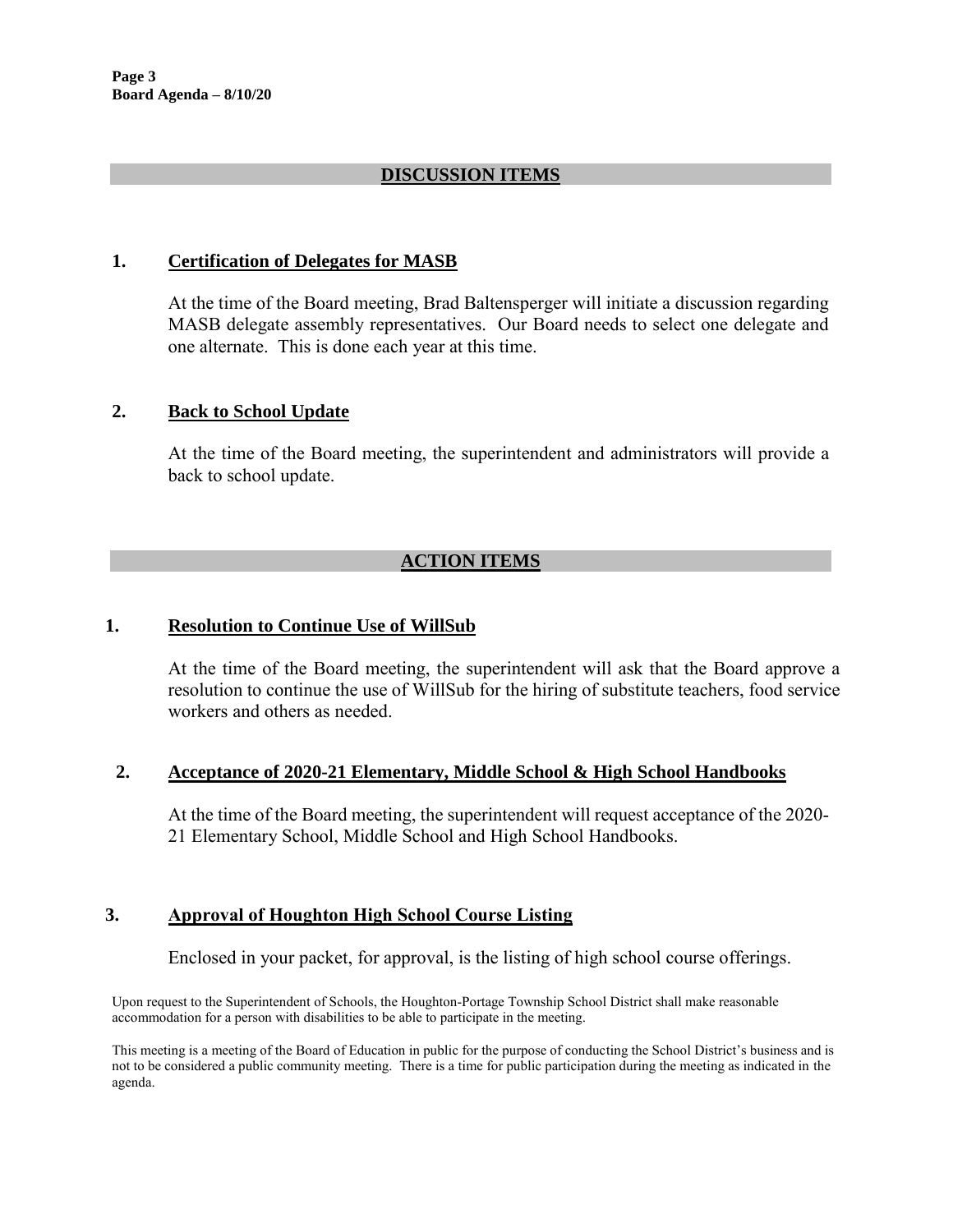**Page 4 Board Agenda – 8/10/20**

### **4. Resolution Regarding Virtual Courses**

At the time of the Board meeting, the superintendent will ask that the Board approve a resolution that all traditional seated courses are eligible to be delivered as virtual courses, or a combination thereof, for the 2020-2021 school year following the guidelines provided within the Michigan Department of Education Pupil Accounting Manual. District and School administration shall coordinate and monitor the implementation for virtual learning K-12, and the adherence to state pupil accounting requirements including student accessibility to virtual learning, attendance, and participation in lessons and assessments. Students may need to attend via a web conferencing for a period of time due to health concerns or other issues.

### **5. Resolution to Accept HPTS COVID-19 Preparedness and Response Plan**

At the time of the Board meeting, the superintendent will ask that the Board approve a resolution to accept the HPTS COVID-19 Preparedness and Response Plan.

### **6. NEOLA Second Reading**

At the time of the Board meeting, the superintendent will ask that the Board approve the second reading of NEOLA. As you may recall, this item was emailed to Board members on June 18<sup>th</sup>.

Upon request to the Superintendent of Schools, the Houghton-Portage Township School District shall make reasonable accommodation for a person with disabilities to be able to participate in the meeting.